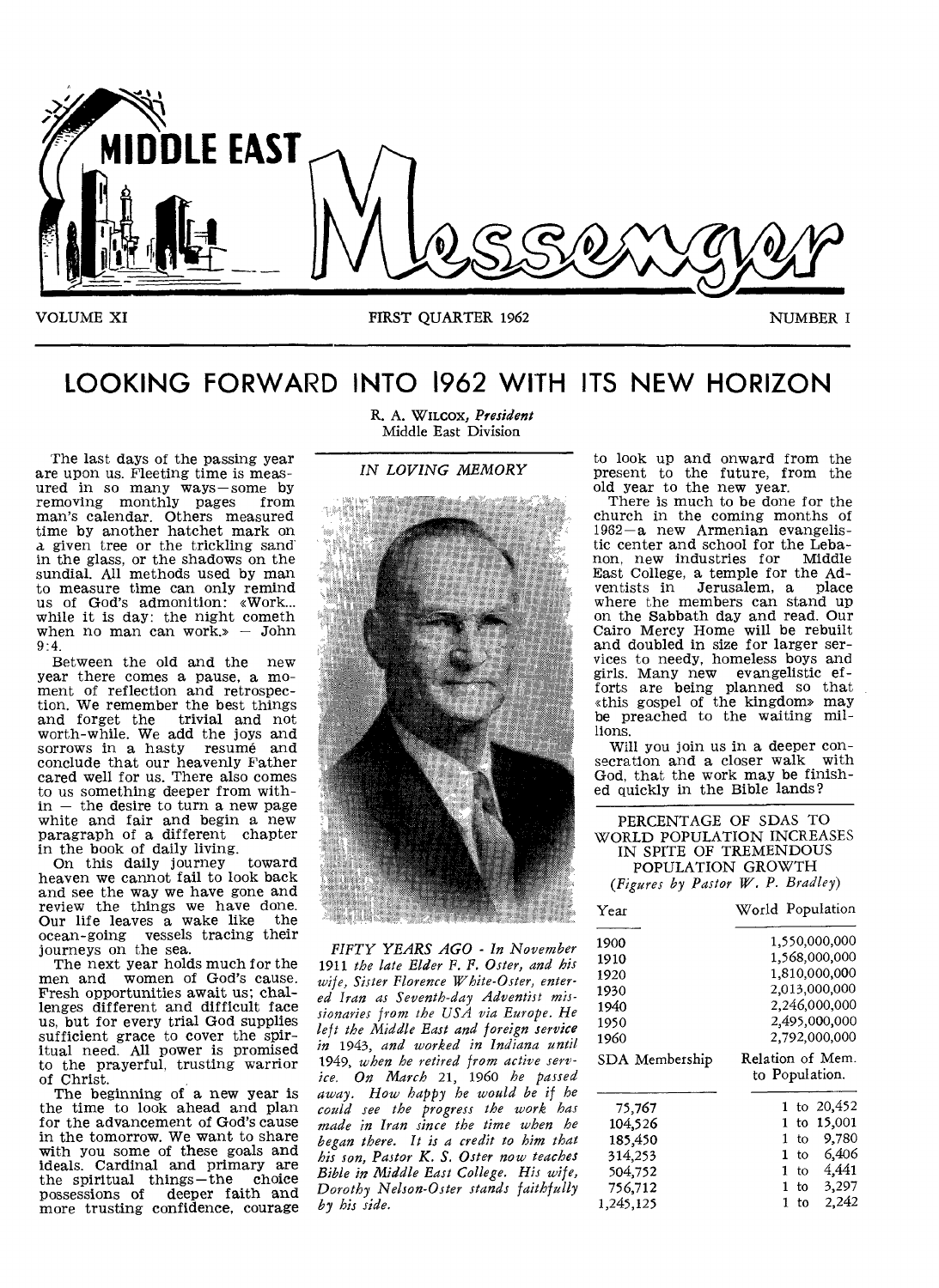## **"Light and Sound"**

### W. E. OLSON, *Secretary*  Middle East Division Ministerial Association

On the edge of the desert over-<br>oking the fertile Nile valley looking the fertile Nile stands the great pyramid and the sphinx. They have attracted millions of tourists through the centuries, but now their attraction<br>has been greatly enhanced by has been greatly means of modern stereophonic recordings and a massive array of colored lights arranged in an evening performance entitled, «Light and Sound.) While the spectators are comfortably seated on chairs neatly arranged on the desert sand with the starry heavens above, they hear the Sphinx recite the history of ancient Egypt. The voices coming from various angles tell of the kings, princes, priests and<br>people who built those massive people who built those massive monuments. They tell of the conquerors who have come a n d gone, but the eyes of the Sphinx still remain to behold each rising sun.

As I listened to the narration describing the great pyramid 480 feet high and 755 feet long at the base which was built by the Pharoah Cheops, I asked myself, «Did he really build that massive structure alone?» If my figures are correct, there is enough stone in that one pyramid to make a stone path around the earth<br>three feet wide and f o u r a stone path around the earth inches thick and still have 3,330,937 cubic feet of stone left over! Now did one man do all that work? Of course not. He only did the planning. His wise men drew the design in detail. They organized 100,000 workmen into teams and supervised the construction. Organization, team work, and cooperation were essential in order to cut, transport, and hoist those two and a half ton stones into place.

I am sure if King Cheops had tried to do all the work alone there would be no great pyramid bearing his name today. If his family and wise engineers had joined him, they could have accomplished very little more. But with the organized help of 100,000 men the pyramid was built.

I believe there is a parallel in the building of the church of God on earth. Wise administrators, pastors and evangelists will not attempt to do all the work alone. Rather, they will earnestly endeavor to utilize the varied talents of every church member. They will plan, design, organize, promote and supervise the work. They will prayerfully and tactfully inspire every soul to actively use his or her talents in building God's kingdom.

There is a great work for laymen to do that the ministry can never accomplish alone. Notice the following instruction God has given to His church.

«The work of God in this earth can never be finished until the men and women comprising our church membership rally to the work, and unite their efforts with those of ministers and church officers.» -Gospel Workers, p. 352..

«Sitting by the fireside, they (the the laymen) can - if humble, discreet, and godly - do more to meet the real needs of families than could an ordained minister.» —Testimonies for the Church, vol. 7, p. 21.

God excuses no one. He «calls upon every church member to enter His service... the entire church, acting as one, blending in perfect union,is to be a living, active missionary agency, moved and controlled by the Holy Spirit. $\mathbf{v}$  – Ibid, vol, 8, p. 47.

With this instruction ringing in my ears, I am impressed to urge every worker in the Middle East Division to make 1962 a year of real lay evangelism. By sermons, special MV programs, and by personal visits put the responsibility before your laymen.

Does your church have an active church missionary committee to plan lay activities? If not, study the latest recommendations regarding its organization. Make it the dynamic force in your church. Give this committee the assistance need-<br>ed in planning a practical proed in planning a practical gram of lay evengelism which will provide opportunity for the exercise of every talent available in the church. Then unitedly, working as one man with the blessing of God,<br>you with the entire church can with the entire church can quickly extend the church of God on earth.

King Cheops and his men expend-<br>ed their energies constructing ed their energies constructing what he hoped would be an eternal resting place for his body. However, centuries ago, his tomb was robbed and the dust of his remains scattered about the desert sands.

By contrast, the monument you are building will endure throughout eternity. May God give you wisdom and grace to build for eternity.

Remember that, «every one who is added to the ranks by conversion is to be assigned his post of duty.» — Ibid, vol. 7, p. 30.

## **Pastor Cossentine Visits the Middle East'**

G. A. KEOUGH, *Secretary*  Middle East Division Educational Department

Elder E. E. Cossentine, secretary of the Department of Education of<br>the General Conference. visited the General Conference, the schools of the Middle East Division from September 1 to October 6, 1961. His visit was greatly appreciated *for* the inspiration and counsel that it gave.

Elder Cossentine touched the Middle East first at Istanbul where he took the weekend services. There is no Adventist school<br>in Turkey now, although Turkey now, although there are plans to open one as<br>soon as funds and opportunities soon as funds and permit. At one time Turkey had a large Adventist membership and a worker training school.

Elder Cossentine's next appointment was Iran where he not only studied the plans for the development of the Iran Training School, but he also met with leading educa-<br>tors in the Iran Ministry of Educators in the Iran Ministry of tion. It was encouraging to hear these responsible Iranians say that they would do their best to help establish Adventist schools in Iran. Some of these national leaders had visited Shenandoah Valley Academy under the sponsorship of Elder Cossentine while they were visiting in the United States.

Elder Cossentine then went to Iraq where he saw the need for a suitable building site and buildings for the Baghdad school. He gave some valuable counsel as to location, and it is hoped that it will not be long before the school can move from its present cramped quarters to more ample grounds.

Elder Cossentine's visits to the schools in Egypt, Jordan, and the Lebanon were equally effective. His wide experience in many parts of<br>the world enabled him to give the world enabled him to counsel that was authoritative and sound. It was a pleasure to hear him give practical advice to the teachers in the institutes were held wherever he visited. «We must clarify our aims,» he said, «if we are to succeed in reaching our objectives. We must have specific as well as general aims.) He minced no words in pointing out the high ideals that are set before the teacher, but he also showed that there are few callings that can give greater satisfaction. He pointed out the importance of the teacher in the whole system of education and pleaded with each teacher to consecrate himself fully<br>to a task in which the Master to a task in which the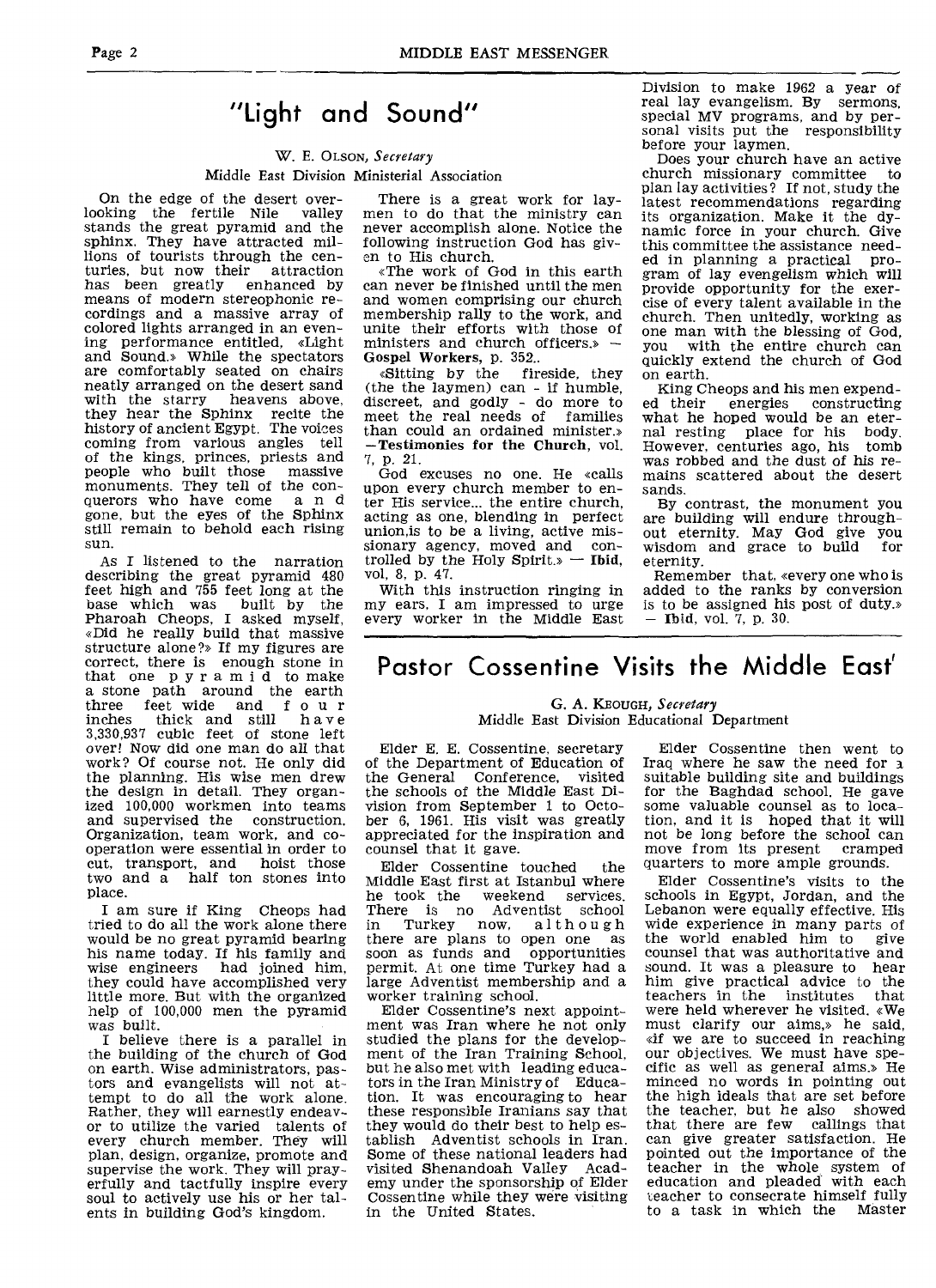# **Three General Conference Leaders Visit Middle East**



*Pastor W. P. Bradley, Associate Secretary.* 

Elder Cossentine ended his round of school visitation by inspecting Middle East College. As he left Bei-<br>rut for other fields of labor we other fields of labor we thanked God for such men who



*Pastor E. E. Cossentine, Educational Secretary.* 

# **An Urgent Appeal**

### G. R. NASH, *Secretary*

### General Conference Sabbath School Department

Our money is rapidly losing its value. This is also true in certain other countries. Why not use our money for the spreading of God's glorious message of salvation now while it still has some value?

This appeal is intended as earnest call to our Sabbath school<br>members throughout the world members throughout the field to plan to give much more through the Sabbath school offerings this year than ever before. The year 1962 should be marked by our greatest efforts to reach the nations of earth and to finish the work of God. «It is the privilege of every Christian, not only to look, for, but to hasten the coming of our Lord Jesus Christ.»-Testimonies, vol. 8, p. 22. «The Lord God of heaven will not send upon the world His judgments for disobedience and transgression until he has sent His watchmen to give the warning. — Ibid, vol. 6, p. 19.

We are sure there are manyyes, perhaps very many—of our Sabbath school members in different countries who could and would be willing to double their offerings during this coming year.

### million dollars beyond any previous year's income are urgently needed to meet the needs of our expanding world program.

Not only in North America but in many of our other home-base divisions, God's people are unusually prosperous. Remember that the Bible rule for giving offerings is «as God hath prospered» you (1 Cor. 16:2). Since 1944 our per capita



*Pastor R. S. Watts, General Field Secretary* 

Sabbath school offerings in North America have changed very little; however, our tithe per capita has increased by 103.3 per cent. The same picture is more or less true in other sections of the world field. I ask the question: «Are we really giving 'as God hath prospered'? God has dealt liberally with us. Shall we not do something extraordinary for God and show our deep gratitude for His blessing by reaching out a helping hand to those who are still in darkness?

This is not an ordinary appeal. It is made with the conviction that this is our day of final opportunity. Therefore, let us plan for enlarged gifts, and let us give systematically every Sabbath and «as God hath prospered,>> so that the work may soon be finished and we can ever be with our Lord.

### PERSONAL TESTIMONY OF GRAHAM C. CUTTS RECENTLY BAPTISED IN NICOSIA, CYPRUS

. "I feel privileged to become a member of one of the smallest churches in existance today. But I know that what the Seventh-day Adventist Church lacks in the quantity of members it most certainly makes up for in quality. And that is what I ask Jesus to do for me - to give me the quality of faith, word, deed and love. To help myself as I help others more each day. No matter where I am, or what trials may come. I know you will agree that we hold a

unique position as units of the Remnant Church. We are the remaining members. As the end of the world of sin draws near and the glorious morning of the second advent draws nigh. Upon our shoulders rests the task -- no more important than that of telling others about Him My prayer today is that I can become as useful a church member as all of you are, and as all Seventh-

*(Concluded on page* 4.)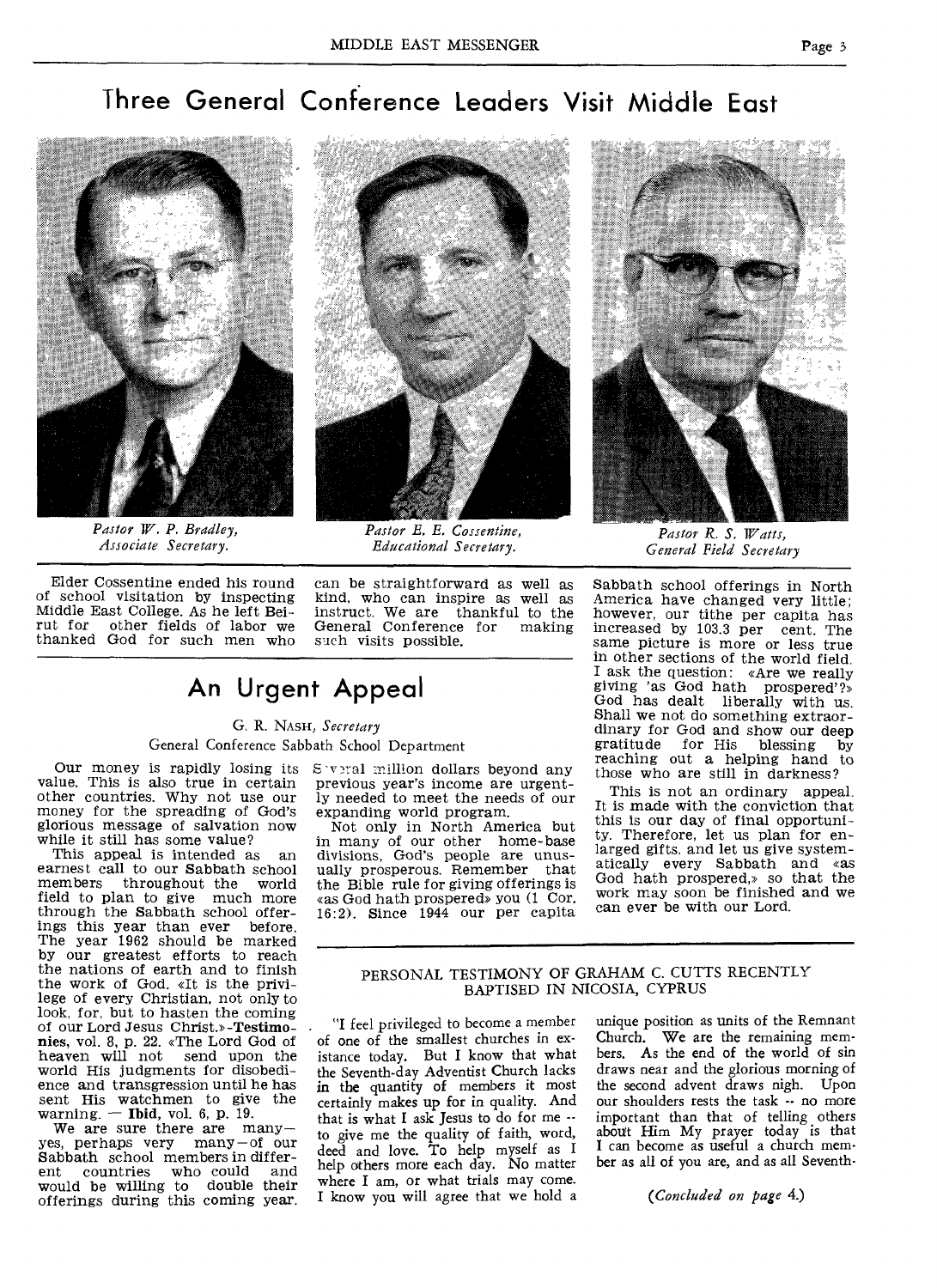

*Self organized Sabbath School in Dhahran, Saudi Arabia. They are from India. Five are baptised.* 

LAST MINUTE NEWS : - December 26 Stephen Walten Johnson arrived to live with Brother and Sister Harold S. Johnson. He is their firstborn child. He arrived almost in time for Christmas.

BIRTHDAY-THANK OFFERING G. R. NASH, *Secretary*  General Conference Sabbath School Department.

The General Conference leaders have asked the Sabbath School Department to endeavor to raise a quarter million dollars or more in the Birthday-Thank Offering for 1962. We believe that this is possible, especially with the cooperation of all of our faithful leaders throughout the world field. We should not limit this offering to the occasion of a yearly birthday. Sometimes there are other occasions for special thanksgiving that one desires to acknowledge by a special gift to the Lord—preservation of life in an accident, recovery from a severe illness, the conversion of a soul for whom one has been laboring, and other blessings. Such an offering may be given by anyone, whether he has had a birthday or not, and is to be taken up at the same time that the Sabbath school Birthday-Thank Offering is taken, and becomes a part of this offering.

«The lesson which is recorded concerning the ten lepers should<br>awaken in every heart a most every heart a most earnest desire to change the existing order of ingratitude into one of praise and thanksgiving.... Let us remember who is the first great Giver of all our blessings. We are fed and clothed and sustained in life, and should we not educate ourselves and our children to respond with gratitude to our heavenly Father?»-Review and Herald, November 13, 1894.

«When friends are kind to us we esteem it a privilege to thank them for their kindness. How much more should we count it a joy to return thanks to the Friend who has giv-en us every good and perfect gift. Then let us, in every church,

• cultivate thanksgiving to God.... Let our gifts and offerings declare our gratitude for the favors we daily receive.» - Review and Herald, May 7. 1908.

#### *(Continued from page* 3.)

day Adventists everywhere try to be that Jesus will show me my true vocation for the glory of His perfect name and will. Amen."

# FROM HERE AND THERE

### *MIDDLE EAST DIVISION*

\* Pastor R. C. Darnell has been appointed Director of Religious Research for the Middle East Division in addition to his duties as acting editor-in-chief of the Middle East Press. Because of this Pastor G. A. Keough has been requested to serve as acting radio secretary for the division, and Pastor W. E. Olson is to serve as acting publishing secretary for the division.

\* The annual division committee meeting was held in Beirut, Lebanon November 14 to 21, and it was good to have Elder W. P. Bradley, an associate secretary of the General Conference, present as the official representative from the world headquarters. Due to Sister Nellie Haddad's severe sickness Pastor Anees Haddad was unable to meet with the committee. All were disappointed that he could not be present, and special prayer was offered on behalf of his wife. At the time of this report she is on the road to improvement.

\* The book Patriarchs and Prophets has been chosen as the Arabic book of the year for 1962, and it is hoped that it will be ready for publication in the near future, it is now in the final stages of reading.

\* The 1962 Sabbath school goals are: 1. Membership 175% of the membership. 2. Individual offerings for missions through the Sabbath school to be 4% of the monthly income. 3. Thirteenth Sabbath of-<br>fering to be triple the regular fering to be triple the regular weekly goal. 4. Two branch Sabbath schools for every organized church, and one for each company.

\* Fourteen delegates have been appointed to the General Conference session to be in San Francisco from July 26 to August 4, 1962. \* The M. E. Division Quadrennial Council will be held in Beirut, November 20 to 29, 1962, and will be followed by the union committee sessions.

• At the General Conference session in 1962 an offering is to be taken for World Evangelism. It is expected that this offering will amount to at least one million dollars. On May 12, 1962 believers in every church of the Middle East will give an offering for this purpose. It will be included in the total sum.

\* The division MV department plans to complete the Arabic MV leaflet series, taken from Messages to Young People, by June 1962. Twelve leaflets were already distributed and there are to be six more. This will complete the material covered in the book.

\* Mrs. Elias (Yvonne) Estephan has connected with the division office to help with the secretarial work.

\* Miss Nora Atkins left the Middle East, in company with her sister, Mrs. Margaret Hodgens, on October second. She had completed some forty-three years of denominational service in various divisions, and is therefore now having her well-earned retirement. Her many friends in the Middle East wish her many happy years as she continues to serve the Master in her own helpful way.

\* Miss Atkins was cashier and accountant for the Middle East Division eleven years. At a farewell given in her honor by many of her friends in the Beirut area she was presented with a silver tray commemorating her long and faithful service.

\* The new committee room is cheerful and adequate for the division committees and boards. At the end of the room is a large and beautiful mural picture which attracts the eye. The room is immediately above the entrance hallway of the building, and occupies the space of what would compare with three individual office rooms.

\*There is considerable landscaping being done around the office and parts of the division compound, and a double garage has been added to the south end of the overseas church school building.

\* Brother E. L. Becker, General Conference Auditor, visited the division office for a few days in<br>September to audit the division September to audit the books.

### *EAST MEDITERRANEAN UNION*

\* Miss A. Ruby Williams has been kept busy following up interests in connection with the efforts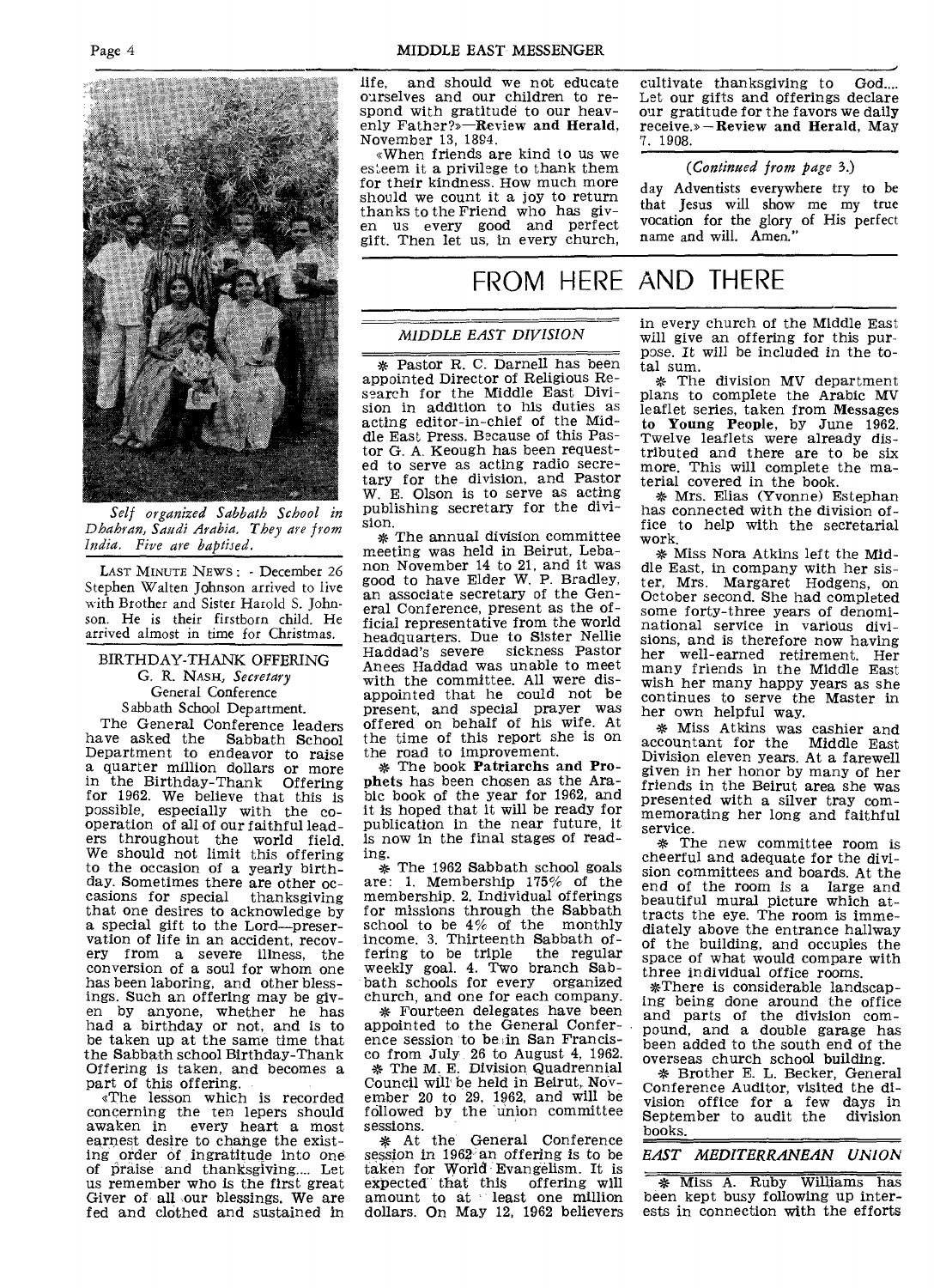# THREE WEddings Conducted in the Middle EAST College Chapel



*Miss Samira Deeb was married by Pastor Shukri Nowfel, assisted by Pastor Ziki Hannawi, to Andrawis Nathan of Baghdad, Iraq, in the Middle East College Chapel on September* 2, 1961. *It was a lovely wedding. Brother Andrawis is a business man in Baghdad rob° was employed in the Dar Es Salaam Hospital a few years ago when Mrs. Andrawis was a nurse in that institution. Samira was called to help in the Benghazi Hospital in Libya when she came from Baghdad. She accepted the call and has done very fine service with her sister Kaokab in Benghazi. The forming of this new home will strengthen the Baghdad church.* 

conducted in the Beirut Evangelis-tic Center, and helping with the activities of the newly organized church in the center.

ee Brother Philip Srour reports continued activity in the Voice of Prophecy Bible Correspondence School in Beirut. The staff includes five persons, and they are always ready to cooperate with the workers and believers in the field.

 $*$  Brother A. W. Fund was invited to visit Jordan and Iraq during the past few months to help with some of the accounting problems.<br>Both of these fields have been Both of these fields have been<br>temporarily without secretarytemporarily treasurers.

#### *CYPRUS*

\* Pastors R. A. Wilcox and R. H. Hartwell spent a week end in Cyprus, just before the year-end committee meetings, visiting several members of the Nicosia church, and counselling with the workers on the island. A very fine young Greek man, who has



*Miss Najat Simaan was married to Adel Musa September* 17 *in the Middle East College Chapel by Pastors Anees Haddad and R. H. Hartwell. Prior to her marriage Mrs. Musa had experience assisting the dean of women, assisting the college matron in the kitchen and dining room, and assisting in and supervising the work of the college laundry. Since her marriage she has had charge of the laundry while Brother Adel Musa is completing the requirements for his B. A. degree.* 

finished high school, is now keeping the Sabbath and preparing for baptism.

\* Pastor Aram Aghassian reports that the ingathering has progressed so well that they ran out of supplies and needed more.

\* Pastor P. C. Christakos attended the East Mediterranean Union committee meetings in Beirut the last of November and reported on the progress of the work in the island.

\* Brother Elias Estephan visited Cyprus the first week in December helping some of the believers who were willing to do part time coloorteur work.

### *SYRIA*

s Miss Hasmik Keshishzade has joined her sister, Miss Keshishzade, as a teacher in the Tehran Elementary School, which has an enrollment of twenty-nine.

\* One was haptised in September from the meetings held by Pastor K. S. Oster in the Isfahan area, and several others were placed in<br>a preparatory class. preparatory class.

\* Both the Tehran Elementary<br>hool and the Iran Training School and the Iran



*Miss Mary Haddad was married by her brother, Pastor Anees Haddad, assited by Pastor Chafic Srour, to Ignatius Yacoub, in a beautiful Adventist wedding which was conducted in the Middle East College Chapel on September* 14, 1961. *Brother Yacoub is the registrar of the college, and Mrs. Yacoub is the dean of women. Before her marriage Mary Haddad was the registrar at the college, and Ignatius was employed in the Middle East Division office.* 

School have larger enrollments than before, and each school has added one grade more than last year.

\* Brother Hovik Sarrafian sends word that his evangelistic meetings in Tabriz are so well attended that the large church building is filled to capacity. He even had to rent extra chairs to accommodate the many listeners.

\* Pastor J. L. DeWitt, in addition to serving as community church pastor in Shiraz, is teaching first aid to some 2,000 people, and is holding two evangelistic meetings each night in his own home because space is limited.

#### *IRAQ*

\* Pastor Salim Majeed and family have moved from Basrah to Kirkuk where he serves as district leader, and his wife, Sister Alice Majeed, has joined the teaching staff of the Dar Es Salaam School.

\* Pastor Said Tooma and family have moved from Kirkuk to Baghdad where he has taken up his duties as pastor of the church.

\* Pastor Najeeb Azar and ;arnily have located in the Basrah district. They moved recently from El Husn,<br>Jordan. Pastor Azar is now in Pastor Azar is now in charge of the work in the gulf area of Iraq.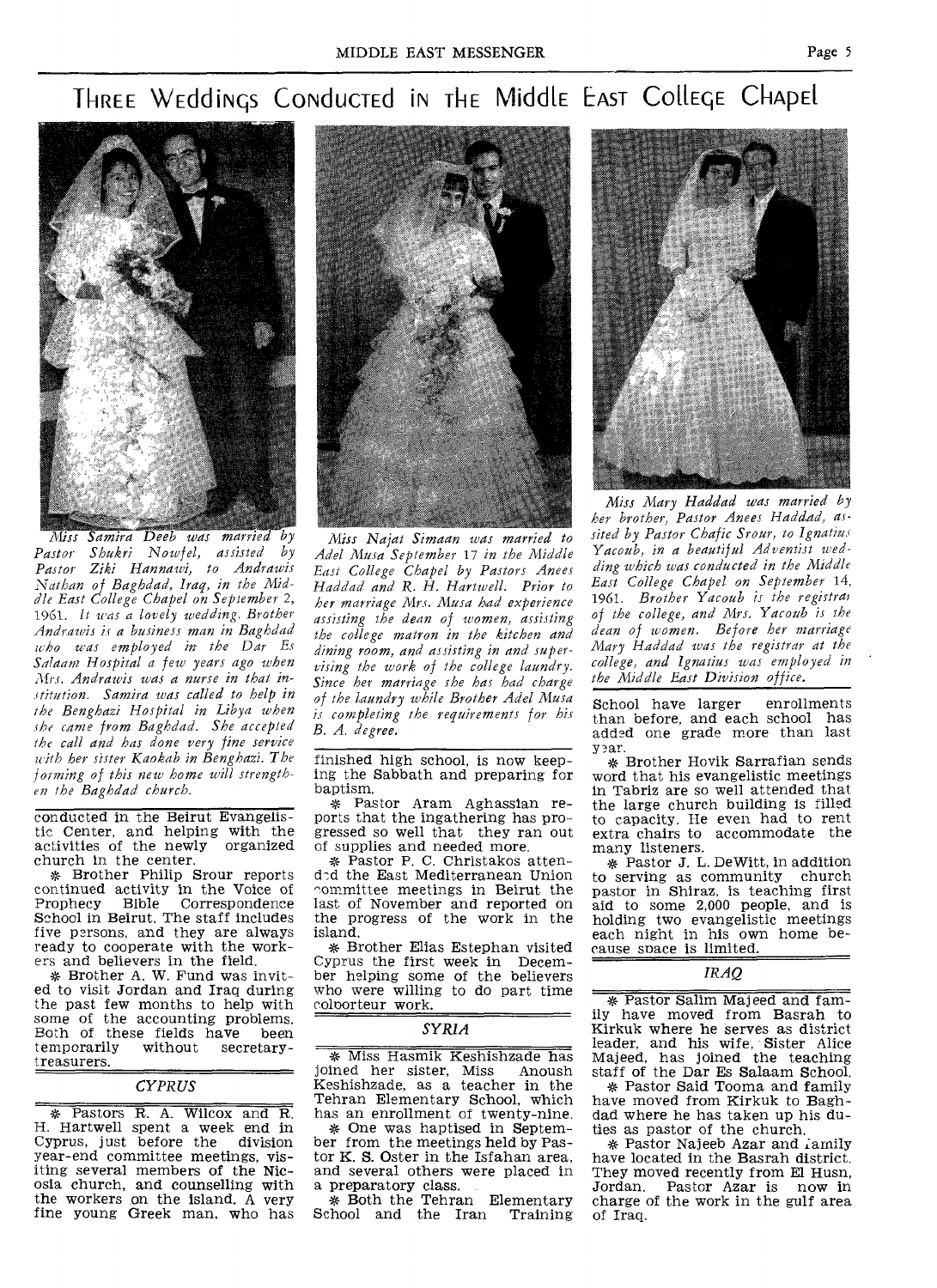

*Unusual view of the Administration Building of the Middle East College showing part of Beirut in the distance.* 

\* Most of the departmental work is carried by Pastor Behnam Arshat in addition to his work as president of the local section.

### *JORDAN*

\* Pastor Mousa Azar has been appointed associate pastor of the Amman church, and principal of the Amman Adventist School. Miss Hana Jubran has a somewhat lighter teaching load. Brother Sami Bishai, a graduate of Middle East College, has also joined the teaching staff of this school.

\* Brother Salam Aboujawdi and his wife Haifa have located with their little family in the El Husn district where he is now the district leader and principal of the<br>El Husn School. They recently El Husn School. moved from Baghdad, Iraq.

\* On September 9 Pastors Naim Mashni and R. R. Aussner each baptised three candidates in the Jordan River.

\* Several persons have made substantial payments of tithe which has been encouraging as the work advances in Jordan.

\* Brother Boutros Ghazal of the Middle East Press has been called to serve as secretary-treasurer of the Seventh-day Adventist Church in Jordan. This post has been vacant for several months.

#### *LEBANON*

 $*$  In addition to his departmental duties in the division and union, Pastor Anees Haddad has been appointed to serve as acting-president of the Lebanon Section during the absence of Pastor Salim Noujaim. Brother Noujaim has been taking strenuous treatments in the White Memorial Hospital in Los Angeles, California.

\* On October 7 a new church

was organized in the Beirut Evangelistic Center. Pastor Chafic Srour was chosen to serve as its pastor.

\* Brother George Khoury, pastor of the Beirut Museitbe church, held a series of meetings in the Beirut Evangelistic Center every night for twenty-two nights in November. At the close two candidates were baptised. Others are still studying the truth.

\* Pastor Towfic Issa has been called to serve as evangelist in the Tripoli district of north Lebanon.

\* Brother Minas Megerditchian has been appointed, in addition to his office duties, to serve as Sabbath school secretary for the Lebanon Section.

\* Brother George Khoury has been appointed, in addition to his duties as pastor of the Museitbe church, to serve as *home* missionary secretary of the Lebanon Section.

\* Brother Shehada Halabi has been appointed principal of the Bishmazzine Elementary School. Teaching with him are Brother George Esber, Mrs. Wadad Akar-Issa, and Mrs. Ellen Esber-Raffoul.

\* The Museitbe school principal is Brother Issa Kharma. More than 120 children from this school are attending Sabbath school.

\* Brother Salim Hasbany has been chosen, in addition to his various other duties, to serve as temperance secretary for the Lebanon Section, also he has been asked by the Middle East Division to help with government contacts in the absence of Pastor Salim Noujaim.

\* Brother Samir Shahin, who studied for some time in Newbold College in England, and colporteured in Sweden this past summer, has now returned home and connected with the Seventh-day Ad-

ventist Church in Lebanon as a ministerial intern. He is the associate pastor of the Museitbe church in Beirut.

\* Brother Rafic Issa and his wife have also returned from Newbold College, and he has been called to work in the Iraq Section if a permit is obtained.<br> **\*** Pastors Wilcox.

\* Pastors Wilcox, Hartwell, Keough, Haddad, and Brethern Srour and Henry spent a few hours each morning for three mornings making ingathering contacts in Beirut. The Lord blessed their efforts with LL,<br>2.500.00 and many pleasant con- $2,500.00$ , and many pleasant tacts.

### *SYRIA*

\* Pastor Maurice Kairib has been appointed president of the Seventh-day Adventist Church in Syria, and will begin to take over his duties as soon as possible.

### *TURKEY*

\* Brother L. C. Miller of Istanthe fall Week of Prayer at Middle East College. He now has a working knowledge of the Turkish language which is<br>doubtless helpful in this temperdoubtless helpful in this temper-<br>ance work in Turkey His mesance work in Turkey. His mes-<br>sages to the college family were sages to the college family translated from English to Arabic. His theme was «Christ For Me.»

\* Pastor Bradley, of the General Conference, passed through Istanbul on his way to the year-end committee meetings. He was encouraged by what he saw there.

#### *NILE UNION*

\* During the past few years our schools have been in a critical situation with regard to teachers not having government recognition qualifications. Last year a goodly number of our teachers attended a teacher training institute sponsored by the government, but could not take the examinations because the<br>tests came on the Sabbath This tests came on the Sabbath. year these teachers continued the course and a special appeal was made for the examinations to come on another day of the week. The Lord worked in our behalf, and. when the examination results were announced, all ten of our teachers had passed. Now they have received government recognition as teachers. Their names are as follows:

Hanna Watson Samaan Fangary Ruth Nashed Malaka Narguis Farag Watson Aziza Farag Ghali Shehata Guindi Zaki Assad Hanna Malaka

Fahim Iskander

Nadio Watson Fangary

During October a special party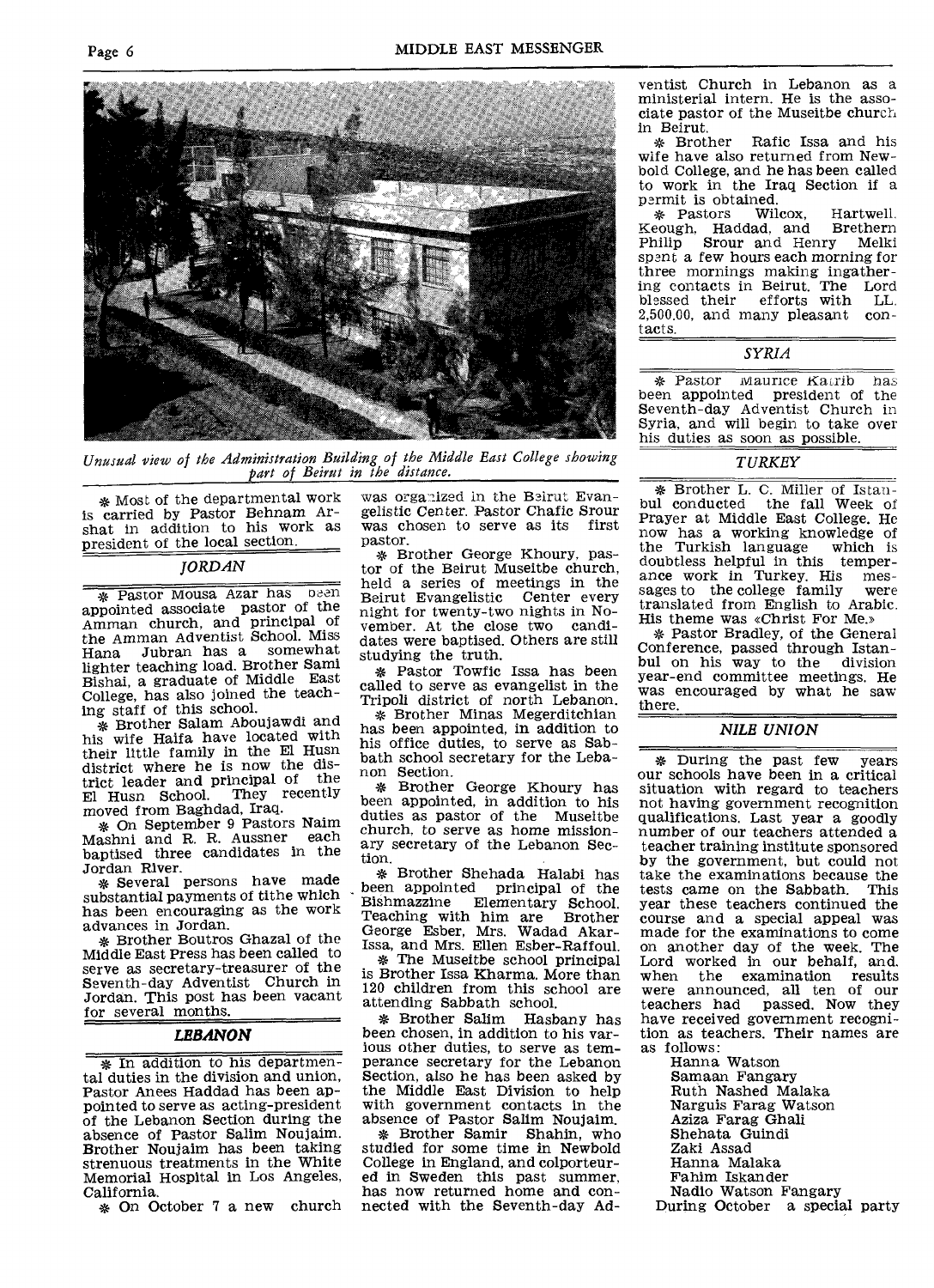was held at the Nile Union Auditorium to honor this group of teachers for having successfully completed the teacher training course and obtaining this official recognition.

\* A social evening, in honor of W. R. Lesher and family leaving on furlough; Maurice Katrib and family, and Hilmy Berbawy and family, who have been called to work in countries outside of Egypt, was held in the Nile Union Auditorium December 9. A large gathering of workers and members from Cairo, Heliopolis, and the Nile Union Academy was present to bid farewell to these three families who are soon expecting to leave the field. We are very sorry that Maurice Katrib and Hilmy Berbawy and their families are planning to leave the work in Egypt. Our prayers and best wishes go with them to their new fields of labor.

\* Early Tuesday morning, December 5, Eileen Lesher rejoined her family, when she returned from the Vincent Hill School in India. The Leshers left Egypt by air Sunday afternoon, December 10, enroute to the States for their furlough.

\* On the week end of November 24 and 25 Elders W. P. Bradley, R. A. Wilcox, R. H. Hartwell, and V.A. Fenn participated in special services at our Cairo Center, Heliopolis church, and the Nile Union Academy.

\* The Nile Union held its annual committee meeting November 29<br>and 30 W P Bradley General and 30. W. P. Bradley, General Conference associate secretary. Conference associate secretary, and Elders R. A. Wilcox, R. H. Hartwell, V. A. Fenn, and W. E. Olson from the Middle East Division, were present to give counsel and advice.

\* Elder W. E. Olson, secretary of the Middle East Division Ministerial Association, spent nearly three weeks on an extended itinerary to the churches and companies in Egypt. Pastor Hilal Dose, president of the Egypt Section, accompanied him to most of the churches. He also attended the Nile Union and Egypt Section annual committees.<br>Workers and church members Workers and greatly appreciated his visit, and the inspiration and practical instruction that he gave.

\* A teachers' institute was conducted in September. Dr. E. E. Cossentine, General Confrence secretary of Education, and G. A. Keough, Middle East Division educational secretary, led out in the meetings of the institute.

\* Dr. E. E. Cossentine and Pastor G. A. Keough spent a number of days in visiting and inspecting the academy and Heliopolis, school. Their visit and suggestions were greatly appreciated.

\* R. E. Anderson and family from Beirut, and Dr. William Wagner and family from Benghazi, spent their vacations in Egypt.

\* Shehata Guindi, registrar of the Nile Union academy, announces that the enrollment for the 1961-62 school year is the best in the history of the school.

\* Wadie Youssif, formerly assistant to the business manager of the Benghazi hospital, has joined the staff of the academy as treasurer. Mrs. Shehata Guindi is serving this year as matron.

\* Angely Gayed was the speaker at the fall Week of Prayer held December 1 - 8 in the Nile Union Academy. Brother Angely and his wife stayed at the academy for the entire week in order to give counsel ,o ,he students.

### *EGYPT SECTION*

The Egypt Section committee held its annual meeting at the Cairo Center December 11 and 12. An encouraging report of the advance of the work was given. Steps are being taken to secure a legal entity for the Seventh-day Adventist denomination in Egypt.

\* During the month of October C. V. Brauer and Hilmy Berbawy visited the churches and companies in Upper Egypt promoting the «120) club phase of home missionary work. In every church many members are now taking the special training based on the book Training Light Bearers, and looking forward to becoming qualified to be members of the  $\angle 120\degree$  club.

\* Voice of Prophecy rallies were held in eight district centers in Germany.

Upper Egypt, and over one thousand attended these rallies. There were two hundred Voice of Prophe-<br>cy graduates present. many of cy graduates present, whom have indicated a renewed interest in the message and some<br>are desirous of being bantized are desirous of being Nearly six hundred new applications were gathered and over six pounds were collected in offerings.

### *BENGHAZI HOSPITAL*

\* Miss Gladys Hurd, who has stayed long over her furlough time in order to help some of the former Baghdad student nurses to complete their training, is returning home this spring, and Miss Rae Anna Brown, assistant director of nurses, is also leaving for furlough during the summer of 1962. It is encouraging to know that Miss Evangeline Voth and Miss Ruth Tobiassen, former nurses in the Dar Es Salaam Hospital in Baghdad, have now been cleared to return to the Middle East, and will soon take up their new duties in the Benghazi Adventist Hospital.

\* Brother and Sister Rafic Issa have returned to the hospital after two years of training at Middle East College. Brother Rafic obtained his B. A. degree in the summer of 1961, and is now assisting Brother Hulse, the hospital manager.

\* Plans are being made to relocate the hospital when a suitable location can be found, and as soon as sufficient funds are available.

\* The hospital is proud of its new Xray unit purchased from



*Dar Es Salaam School in Kirkuk, Iraq*